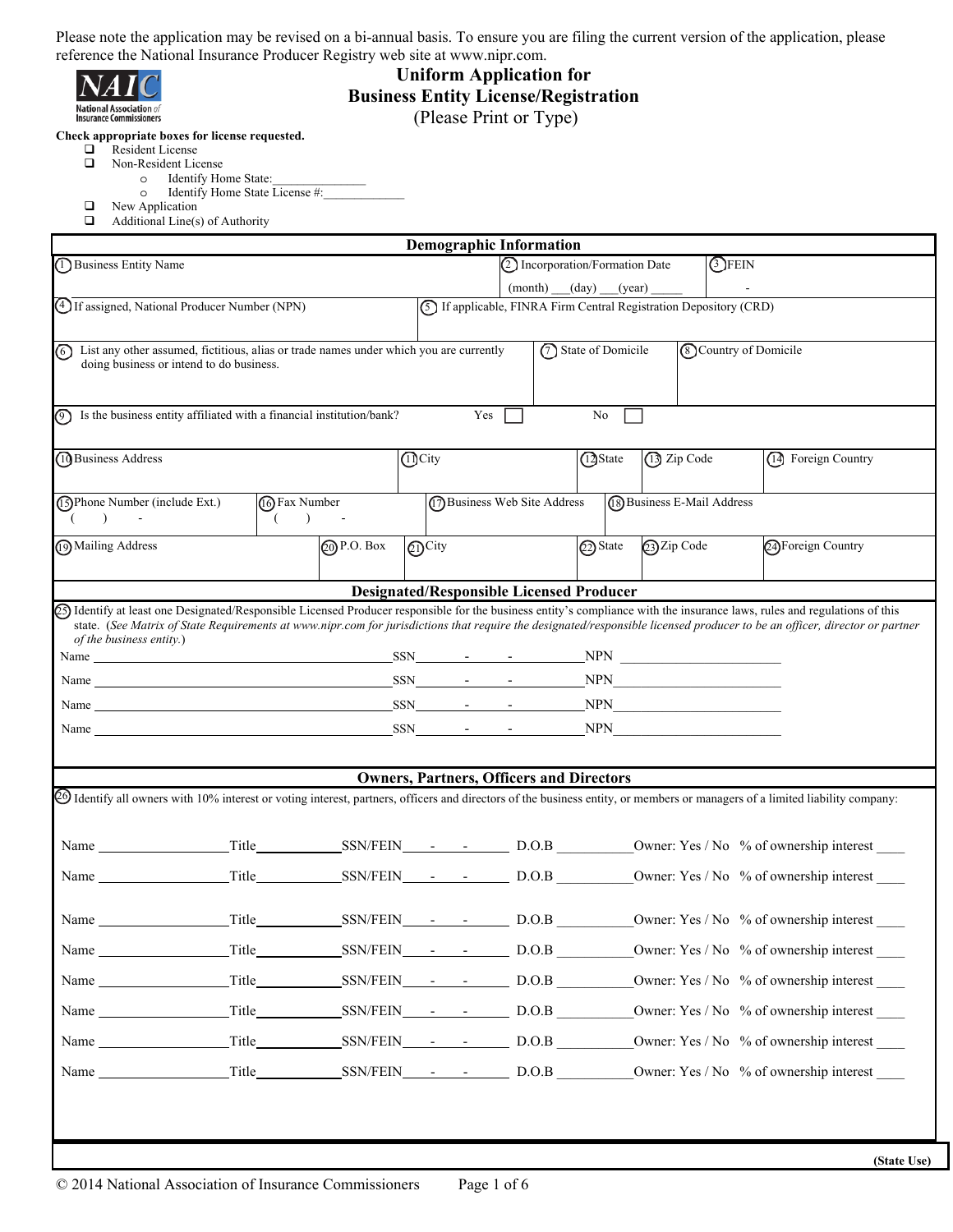

# **Uniform Application for Business Entity License/Registration**

Applicant Name:

| Jurisdiction and Type of License/Registration Requested -Major Lines of Authority<br>ØNext to each jurisdiction, check the legal business type, license/registration type(s) and line(s) of authority for which you are applying. |           |              |                                         |            |                   |                |                                        |                              |       |                                 |                         |                                        |                           |             |    |  |
|-----------------------------------------------------------------------------------------------------------------------------------------------------------------------------------------------------------------------------------|-----------|--------------|-----------------------------------------|------------|-------------------|----------------|----------------------------------------|------------------------------|-------|---------------------------------|-------------------------|----------------------------------------|---------------------------|-------------|----|--|
| <b>Legal Business Type:</b>                                                                                                                                                                                                       |           |              | $C$ – Corporation                       |            | $P$ – Partnership |                | S - Sole Proprietorship                |                              |       | LLC - Limited Liability Company |                         | LLP - Limited Liability<br>Partnership |                           |             |    |  |
| License/Registration<br>$B - Broker$<br>$A - Agent$                                                                                                                                                                               |           |              |                                         |            |                   | $P -$ Producer |                                        | SLP - Surplus Lines Producer |       |                                 |                         |                                        |                           |             |    |  |
| <b>Types:</b><br><b>Lines of Authority:</b>                                                                                                                                                                                       |           |              | $V - Variable$<br>Life/Variable Annuity |            | $L$ – Life        |                | $H -$ Accident & Health or<br>Sickness | P - Property                 |       |                                 | $\mathbf{C}$ – Casualty | P L-Personal Lines                     |                           |             |    |  |
| Jurisdiction                                                                                                                                                                                                                      |           |              | <b>Legal Business Type</b>              |            |                   |                | <b>License/Registration Type</b>       |                              |       |                                 |                         |                                        | <b>Lines of Authority</b> |             |    |  |
|                                                                                                                                                                                                                                   | ${\bf C}$ | $\, {\bf P}$ | ${\bf S}$                               | <b>LLC</b> | LLP               | A              | $\, {\bf B}$                           | $\, {\bf p}$                 | $SLP$ | $\mathbf V$                     | L                       | $\, {\rm H}$                           | P                         | $\mathbf C$ | PL |  |
| $\mathbf{AK}$                                                                                                                                                                                                                     |           |              |                                         |            |                   |                |                                        |                              |       |                                 |                         |                                        |                           |             |    |  |
| AL<br>${\bf AR}$                                                                                                                                                                                                                  |           |              |                                         |            |                   |                |                                        |                              |       |                                 |                         |                                        |                           |             |    |  |
| $\mathbf{A}\mathbf{Z}$                                                                                                                                                                                                            |           |              |                                         |            |                   |                |                                        |                              |       |                                 |                         |                                        |                           |             |    |  |
| $\overline{CA}$<br>$\overline{c}$                                                                                                                                                                                                 |           |              |                                         |            |                   |                |                                        |                              |       |                                 |                         |                                        |                           |             |    |  |
| CT                                                                                                                                                                                                                                |           |              |                                         |            |                   |                |                                        |                              |       |                                 |                         |                                        |                           |             |    |  |
| $\overline{DC}$<br>DE                                                                                                                                                                                                             |           |              |                                         |            |                   |                |                                        |                              |       |                                 |                         |                                        |                           |             |    |  |
| ${\bf FL}$                                                                                                                                                                                                                        |           |              |                                         |            |                   |                |                                        |                              |       |                                 |                         |                                        |                           |             |    |  |
| GA<br>GU                                                                                                                                                                                                                          |           |              |                                         |            |                   |                |                                        |                              |       |                                 |                         |                                        |                           |             |    |  |
| H1                                                                                                                                                                                                                                |           |              |                                         |            |                   |                |                                        |                              |       |                                 |                         |                                        |                           |             |    |  |
| IA<br>ID                                                                                                                                                                                                                          |           |              |                                         |            |                   |                |                                        |                              |       |                                 |                         |                                        |                           |             |    |  |
| $\mathbf{I}$                                                                                                                                                                                                                      |           |              |                                         |            |                   |                |                                        |                              |       |                                 |                         |                                        |                           |             |    |  |
| $\mathbf{IN}$<br>$\mathbf{KS}$                                                                                                                                                                                                    |           |              |                                         |            |                   |                |                                        |                              |       |                                 |                         |                                        |                           |             |    |  |
| KY                                                                                                                                                                                                                                |           |              |                                         |            |                   |                |                                        |                              |       |                                 |                         |                                        |                           |             |    |  |
| LA<br>MA                                                                                                                                                                                                                          |           |              |                                         |            |                   |                |                                        |                              |       |                                 |                         |                                        |                           |             |    |  |
| MD                                                                                                                                                                                                                                |           |              |                                         |            |                   |                |                                        |                              |       |                                 |                         |                                        |                           |             |    |  |
| <b>ME</b><br>MI                                                                                                                                                                                                                   |           |              |                                         |            |                   |                |                                        |                              |       |                                 |                         |                                        |                           |             |    |  |
| <b>MN</b>                                                                                                                                                                                                                         |           |              |                                         |            |                   |                |                                        |                              |       |                                 |                         |                                        |                           |             |    |  |
| MO<br><b>MS</b>                                                                                                                                                                                                                   |           |              |                                         |            |                   |                |                                        |                              |       |                                 |                         |                                        |                           |             |    |  |
| <b>MT</b>                                                                                                                                                                                                                         |           |              |                                         |            |                   |                |                                        |                              |       |                                 |                         |                                        |                           |             |    |  |
| $\overline{\text{NC}}$<br>$\overline{\bf ND}$                                                                                                                                                                                     |           |              |                                         |            |                   |                |                                        |                              |       |                                 |                         |                                        |                           |             |    |  |
| $\bf NE$                                                                                                                                                                                                                          |           |              |                                         |            |                   |                |                                        |                              |       |                                 |                         |                                        |                           |             |    |  |
| $\mathbf{N}\mathbf{H}$<br>$\mathbf{N}\mathbf{J}$                                                                                                                                                                                  |           |              |                                         |            |                   |                |                                        |                              |       |                                 |                         |                                        |                           |             |    |  |
| $\mathbf{N}\mathbf{M}$                                                                                                                                                                                                            |           |              |                                         |            |                   |                |                                        |                              |       |                                 |                         |                                        |                           |             |    |  |
| $\mathbf{N}\mathbf{V}$<br>NY                                                                                                                                                                                                      |           |              |                                         |            |                   |                |                                        |                              |       |                                 |                         |                                        |                           |             |    |  |
| $\overline{OH}$                                                                                                                                                                                                                   |           |              |                                         |            |                   |                |                                        |                              |       |                                 |                         |                                        |                           |             |    |  |
| $\overline{\text{OK}}$<br>$\overline{OR}$                                                                                                                                                                                         |           |              |                                         |            |                   |                |                                        |                              |       |                                 |                         |                                        |                           |             |    |  |
| $\overline{PA}$                                                                                                                                                                                                                   |           |              |                                         |            |                   |                |                                        |                              |       |                                 |                         |                                        |                           |             |    |  |
| PR<br>$\overline{\text{RI}}$                                                                                                                                                                                                      |           |              |                                         |            |                   |                |                                        |                              |       |                                 |                         |                                        |                           |             |    |  |
| SC                                                                                                                                                                                                                                |           |              |                                         |            |                   |                |                                        |                              |       |                                 |                         |                                        |                           |             |    |  |
| SD<br><b>TN</b>                                                                                                                                                                                                                   |           |              |                                         |            |                   |                |                                        |                              |       |                                 |                         |                                        |                           |             |    |  |
| TX                                                                                                                                                                                                                                |           |              |                                         |            |                   |                |                                        |                              |       |                                 |                         |                                        |                           |             |    |  |
| UT<br>$\overline{VA}$                                                                                                                                                                                                             |           |              |                                         |            |                   |                |                                        |                              |       |                                 |                         |                                        |                           |             |    |  |
| VI                                                                                                                                                                                                                                |           |              |                                         |            |                   |                |                                        |                              |       |                                 |                         |                                        |                           |             |    |  |
| <b>VT</b>                                                                                                                                                                                                                         |           |              |                                         |            |                   |                |                                        |                              |       |                                 |                         |                                        |                           |             |    |  |
| <b>WA</b><br>WI                                                                                                                                                                                                                   |           |              |                                         |            |                   |                |                                        |                              |       |                                 |                         |                                        |                           |             |    |  |
| WV                                                                                                                                                                                                                                |           |              |                                         |            |                   |                |                                        |                              |       |                                 |                         |                                        |                           |             |    |  |
| WY                                                                                                                                                                                                                                |           |              |                                         |            |                   |                |                                        |                              |       |                                 |                         |                                        |                           |             |    |  |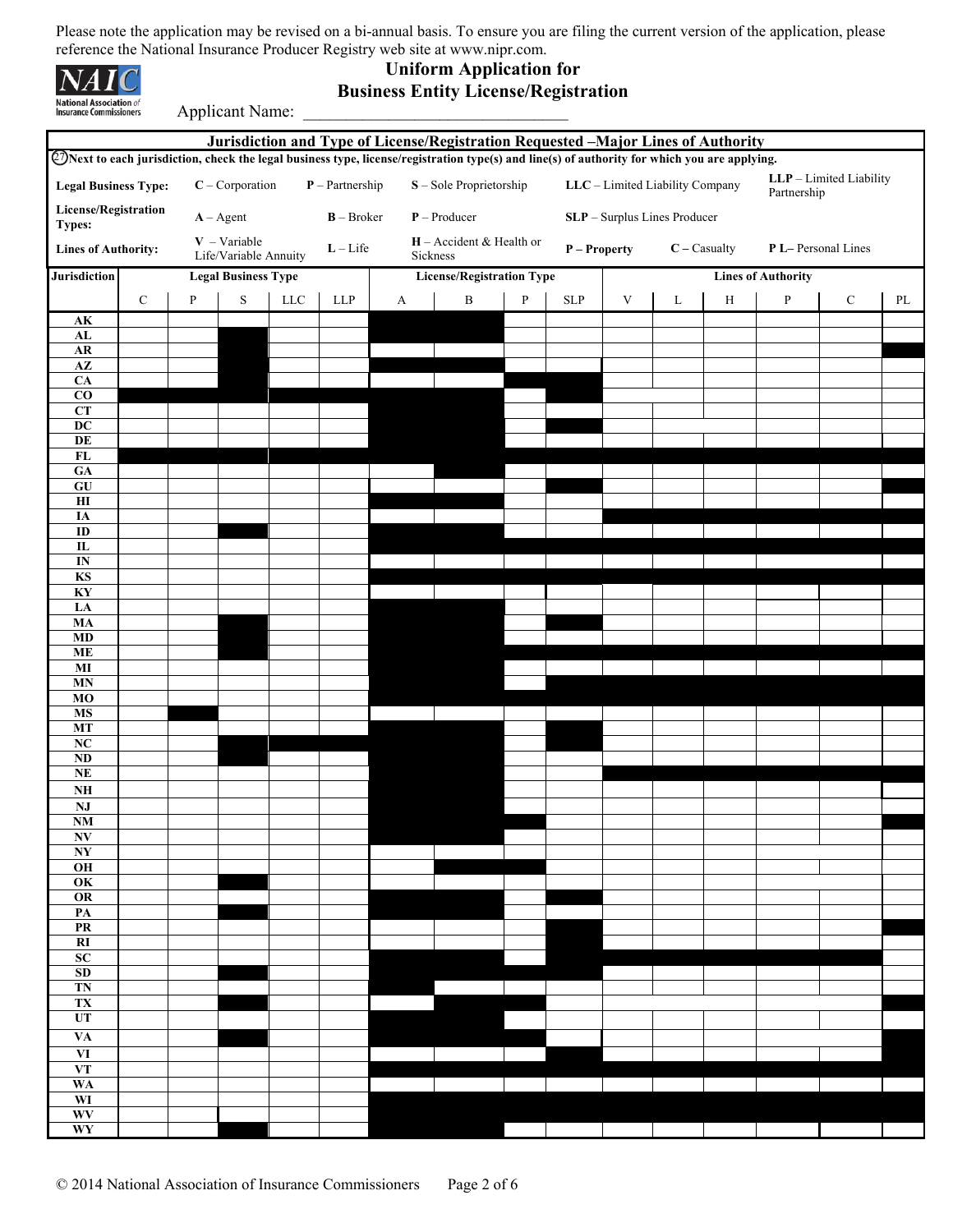| <b>National Association</b> of |  |
|--------------------------------|--|

## **Uniform Application for Business Entity License/Registration**

**Insurance Commissioners Applicant Name:** 

|                                                                       | Jurisdiction and Type of License/Registration - Limited Lines of Authority<br>28 Next to each jurisdiction, check the legal business type, license/registration type(s) and line(s) of authority for which you are applying. |   |                                |             |                   |                         |                                  |               |            |              |                                        |              |             |               |                           |  |  |
|-----------------------------------------------------------------------|------------------------------------------------------------------------------------------------------------------------------------------------------------------------------------------------------------------------------|---|--------------------------------|-------------|-------------------|-------------------------|----------------------------------|---------------|------------|--------------|----------------------------------------|--------------|-------------|---------------|---------------------------|--|--|
| $C$ – Corporation<br>$P$ – Partnership<br><b>Legal Business Type:</b> |                                                                                                                                                                                                                              |   |                                |             |                   | S - Sole Proprietorship | LLC - Limited Liability Company  |               |            |              | LLP - Limited Liability<br>Partnership |              |             |               |                           |  |  |
| License/Registration<br>$A - Agent$                                   |                                                                                                                                                                                                                              |   | $B - Broker$<br>$P -$ Producer |             |                   |                         | SLP - Surplus Lines Producer     |               |            |              |                                        |              |             |               |                           |  |  |
| Types :                                                               |                                                                                                                                                                                                                              |   |                                |             |                   |                         |                                  |               |            |              |                                        |              |             |               |                           |  |  |
| <b>Limited Lines:</b>                                                 |                                                                                                                                                                                                                              |   | Credit - Credit                |             | $CR - Car Rental$ |                         |                                  | $CROP - Crop$ |            | $T - Travel$ |                                        | $S -$ Surety |             |               | $O$ – Other: Specify Type |  |  |
| Jurisdiction                                                          |                                                                                                                                                                                                                              |   | <b>Legal Business Type</b>     |             |                   |                         | <b>License/Registration Type</b> |               |            |              | <b>Lines of Authority</b>              |              |             |               |                           |  |  |
| ${\bf A}{\bf K}$                                                      | ${\bf C}$                                                                                                                                                                                                                    | P | ${\bf S}$                      | ${\rm LLC}$ | ${\rm LLP}$       | $\mathbf{A}$            | $\, {\bf B}$                     | ${\bf P}$     | <b>SLP</b> | Credit       | $\mathrm{CR}$                          | Crop         | $\mathbf T$ | $S_{\text{}}$ | $\mathbf 0$               |  |  |
| ${\bf AL}$                                                            |                                                                                                                                                                                                                              |   |                                |             |                   |                         |                                  |               |            |              |                                        |              |             |               |                           |  |  |
| ${\bf AR}$<br>$\overline{AZ}$                                         |                                                                                                                                                                                                                              |   |                                |             |                   |                         |                                  |               |            |              |                                        |              |             |               |                           |  |  |
| CA<br>$\overline{c}$                                                  |                                                                                                                                                                                                                              |   |                                |             |                   |                         |                                  |               |            |              |                                        |              |             |               |                           |  |  |
| CT                                                                    |                                                                                                                                                                                                                              |   |                                |             |                   |                         |                                  |               |            |              |                                        |              |             |               |                           |  |  |
| $\overline{DC}$<br>DE                                                 |                                                                                                                                                                                                                              |   |                                |             |                   |                         |                                  |               |            |              |                                        |              |             |               |                           |  |  |
| FL<br>${\bf GA}$                                                      |                                                                                                                                                                                                                              |   |                                |             |                   |                         |                                  |               |            |              |                                        |              |             |               |                           |  |  |
| GU                                                                    |                                                                                                                                                                                                                              |   |                                |             |                   |                         |                                  |               |            |              |                                        |              |             |               |                           |  |  |
| $\overline{H}$<br>IA                                                  |                                                                                                                                                                                                                              |   |                                |             |                   |                         |                                  |               |            |              |                                        |              |             |               |                           |  |  |
| $\overline{ID}$<br>$\overline{\mathbf{L}}$                            |                                                                                                                                                                                                                              |   |                                |             |                   |                         |                                  |               |            |              |                                        |              |             |               |                           |  |  |
| $\overline{\mathbf{N}}$                                               |                                                                                                                                                                                                                              |   |                                |             |                   |                         |                                  |               |            |              |                                        |              |             |               |                           |  |  |
| <b>KS</b><br>$\mathbf{K}\mathbf{Y}$                                   |                                                                                                                                                                                                                              |   |                                |             |                   |                         |                                  |               |            |              |                                        |              |             |               |                           |  |  |
| LA                                                                    |                                                                                                                                                                                                                              |   |                                |             |                   |                         |                                  |               |            |              |                                        |              |             |               |                           |  |  |
| $\mathbf{M}\mathbf{A}$<br>$\mathbf{M}\mathbf{D}$                      |                                                                                                                                                                                                                              |   |                                |             |                   |                         |                                  |               |            |              |                                        |              |             |               |                           |  |  |
| $\bf ME$                                                              |                                                                                                                                                                                                                              |   |                                |             |                   |                         |                                  |               |            |              |                                        |              |             |               |                           |  |  |
| $\overline{M}$<br>MN                                                  |                                                                                                                                                                                                                              |   |                                |             |                   |                         |                                  |               |            |              |                                        |              |             |               |                           |  |  |
| MO<br>$\mathbf{M}\mathbf{S}$                                          |                                                                                                                                                                                                                              |   |                                |             |                   |                         |                                  |               |            |              |                                        |              |             |               |                           |  |  |
| <b>MT</b>                                                             |                                                                                                                                                                                                                              |   |                                |             |                   |                         |                                  |               |            |              |                                        |              |             |               |                           |  |  |
| NC<br>$\overline{\bf ND}$                                             |                                                                                                                                                                                                                              |   |                                |             |                   |                         |                                  |               |            |              |                                        |              |             |               |                           |  |  |
| $\mathbf{NE}$<br>$\mathbf{NH}{}$                                      |                                                                                                                                                                                                                              |   |                                |             |                   |                         |                                  |               |            |              |                                        |              |             |               |                           |  |  |
| NJ                                                                    |                                                                                                                                                                                                                              |   |                                |             |                   |                         |                                  |               |            |              |                                        |              |             |               |                           |  |  |
| NM<br>$\mathbf{N}\mathbf{V}$                                          |                                                                                                                                                                                                                              |   |                                |             |                   |                         |                                  |               |            |              |                                        |              |             |               |                           |  |  |
| $\overline{\mathbf{N}}$<br>$\overline{OH}$                            |                                                                                                                                                                                                                              |   |                                |             |                   |                         |                                  |               |            |              |                                        |              |             |               |                           |  |  |
| $\overline{\text{OK}}$                                                |                                                                                                                                                                                                                              |   |                                |             |                   |                         |                                  |               |            |              |                                        |              |             |               |                           |  |  |
| OR<br>PA                                                              |                                                                                                                                                                                                                              |   |                                |             |                   |                         |                                  |               |            |              |                                        |              |             |               |                           |  |  |
| PR<br>$\overline{RI}$                                                 |                                                                                                                                                                                                                              |   |                                |             |                   |                         |                                  |               |            |              |                                        |              |             |               |                           |  |  |
| SC                                                                    |                                                                                                                                                                                                                              |   |                                |             |                   |                         |                                  |               |            |              |                                        |              |             |               |                           |  |  |
| SD<br>TN                                                              |                                                                                                                                                                                                                              |   |                                |             |                   |                         |                                  |               |            |              |                                        |              |             |               |                           |  |  |
| TX                                                                    |                                                                                                                                                                                                                              |   |                                |             |                   |                         |                                  |               |            |              |                                        |              |             |               |                           |  |  |
| UT<br><b>VA</b>                                                       |                                                                                                                                                                                                                              |   |                                |             |                   |                         |                                  |               |            |              |                                        |              |             |               |                           |  |  |
| VI<br><b>VT</b>                                                       |                                                                                                                                                                                                                              |   |                                |             |                   |                         |                                  |               |            |              |                                        |              |             |               |                           |  |  |
| <b>WA</b>                                                             |                                                                                                                                                                                                                              |   |                                |             |                   |                         |                                  |               |            |              |                                        |              |             |               |                           |  |  |
| WI<br>WV                                                              |                                                                                                                                                                                                                              |   |                                |             |                   |                         |                                  |               |            |              |                                        |              |             |               |                           |  |  |
| $\mathbf{W}\mathbf{Y}$                                                |                                                                                                                                                                                                                              |   |                                |             |                   |                         |                                  |               |            |              |                                        |              |             |               |                           |  |  |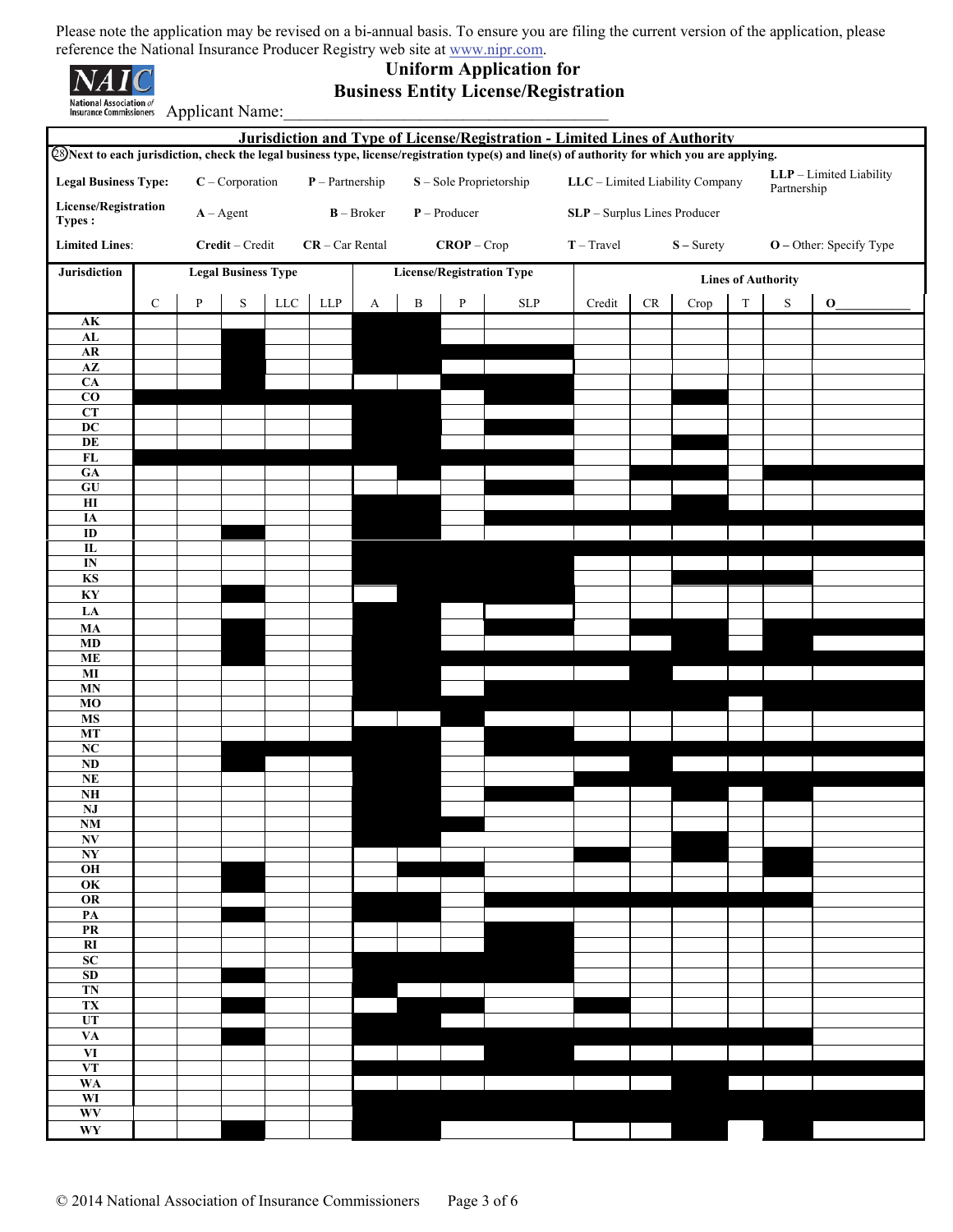

**Uniform Application for Business Entity License/Registration** 

National Association of **Applicant Name:** 

| <b>Background Questions</b>                                                                                                                                                                                                                                                                                                                                                                                                                                                                                                                                                                                                                                                                                                       |                  |
|-----------------------------------------------------------------------------------------------------------------------------------------------------------------------------------------------------------------------------------------------------------------------------------------------------------------------------------------------------------------------------------------------------------------------------------------------------------------------------------------------------------------------------------------------------------------------------------------------------------------------------------------------------------------------------------------------------------------------------------|------------------|
| 29 Please read the following very carefully and answer every question. All written statements submitted by the Applicant must include an<br>original signature.                                                                                                                                                                                                                                                                                                                                                                                                                                                                                                                                                                   |                  |
| 1a. Has the business entity or any owner, partner, officer or director of the business entity, or member or manager of a limited liability<br>company, ever been convicted of a misdemeanor, had a judgment withheld or deferred or is the business entity or any owner, partner,<br>officer or director of the business entity, or member or manager currently charged with, committing a misdemeanor?                                                                                                                                                                                                                                                                                                                           |                  |
| You may exclude the following misdemeanor convictions or pending misdemeanor charges: traffic citations, driving under the influence<br>(DUI) or driving while intoxicated (DWI), driving without a license, reckless driving, or driving with a suspended or revoked license.                                                                                                                                                                                                                                                                                                                                                                                                                                                    |                  |
| You may also exclude juvenile adjudications (offenses where you were adjudicated delinguent in juvenile court.)                                                                                                                                                                                                                                                                                                                                                                                                                                                                                                                                                                                                                   |                  |
| 1b. Has the business entity or any owner, partner, officer or director of the business entity, or member or manager of a limited liability<br>company ever been convicted of a felony, had judgment withheld or deferred, or is the business entity or any owner, partner, officer or<br>director of the business entity or member or manager of a limited liability company currently charged with committing a felony?                                                                                                                                                                                                                                                                                                          |                  |
| You may exclude juvenile adjudications (offenses where you were adjudicated delinquent in a juvenile court.)                                                                                                                                                                                                                                                                                                                                                                                                                                                                                                                                                                                                                      |                  |
| If you have a felony conviction involving dishonesty or breach of trust, have you applied for written consent to engage in the business of<br>insurance in your home state as required by 18 USC 1033?                                                                                                                                                                                                                                                                                                                                                                                                                                                                                                                            | $N/A$ $Yes$ $No$ |
| If so, was consent granted? (Attach copy of 1033 consent approved by home state.)                                                                                                                                                                                                                                                                                                                                                                                                                                                                                                                                                                                                                                                 | $N/A$ $Yes$ $No$ |
| 1c. Has the business entity or any owner, partner, officer or director of the business entity or member or manager of a limited liability<br>company, ever been convicted of a military offense, had a judgment withheld or deferred, or is the business entity or any owner, partner,<br>officer or director of the business entity or member or manager of a limited liability company, currently charged with committing a<br>military offense?                                                                                                                                                                                                                                                                                | $Yes$ No         |
| NOTE: For Questions 1a, 1b, and 1c "Convicted" includes, but is not limited to, having been found guilty by verdict of a judge or jury,<br>having entered a plea of guilty or nolo contendere or no contest, or having been given probation, a suspended sentence or a fine.                                                                                                                                                                                                                                                                                                                                                                                                                                                      |                  |
| If you answer yes to any of these questions, you must attach to this application:<br>a) a written statement identifying all parties involved (including their percentage of ownership, if any) and explaining the<br>circumstances of each incident,<br>b) a copy of the charging document,<br>a copy of the official document which demonstrates the resolution of the charges or any final judgment.<br>c)                                                                                                                                                                                                                                                                                                                      |                  |
| Has the business entity or any owner, partner, officer or director of the business entity, or manager or member of a limited liability<br>2.<br>company, ever been named or involved as a party in an administrative proceeding, including a FINRA sanction or arbitration proceeding<br>regarding any professional or occupational license, or registration?                                                                                                                                                                                                                                                                                                                                                                     |                  |
| "Involved" means having a license censured, suspended, revoked, canceled, terminated; or, being assessed a fine, a cease and desist<br>order, a prohibition order, a compliance order, placed on probation, sanctioned or surrendering a license to resolve an administrative<br>action. "Involved" also means being named as a party to an administrative or arbitration proceeding, which is related to a professional or<br>occupational license or registration. "Involved" also means having a license application denied or the act of withdrawing an application<br>to avoid a denial. You may EXCLUDE terminations due solely to noncompliance with continuing education requirements or failure to<br>pay a renewal fee. |                  |
| If you answer yes, you must attach to this application:<br>a written statement identifying the type of license, all parties involved (including their percentage of ownership, if any) and<br>a)<br>explaining the circumstances of each incident,<br>a copy of the Notice of Hearing or other document that states the charges and allegations, and<br>b)<br>a copy of the official document which demonstrates the resolution of the charges or any final judgment.<br>c)                                                                                                                                                                                                                                                       |                  |
| 3. Has any demand been made or judgment rendered against the business entity or any owner, partner, officer or director of the business<br>entity, or member or manager of a limited liability company, for overdue monies by an insurer, insured or producer, or have you ever<br>been subject to a bankruptcy proceeding? Do not include personal bankruptcies, unless they involve funds held on behalf of others.                                                                                                                                                                                                                                                                                                             | $Yes$ No_        |
| If you answer yes, submit a statement summarizing the details of the indebtedness and arrangements for repayment.                                                                                                                                                                                                                                                                                                                                                                                                                                                                                                                                                                                                                 |                  |
| 4. Has the business entity or any owner, partner, officer or director of the business entity, or member or manager of a limited liability<br>company, ever been notified by any jurisdiction to which you are applying of any delinguent tax obligation that is not the subject of a<br>repayment agreement?                                                                                                                                                                                                                                                                                                                                                                                                                      | Yes No           |
| If you answer yes, identify the jurisdiction(s):                                                                                                                                                                                                                                                                                                                                                                                                                                                                                                                                                                                                                                                                                  |                  |

I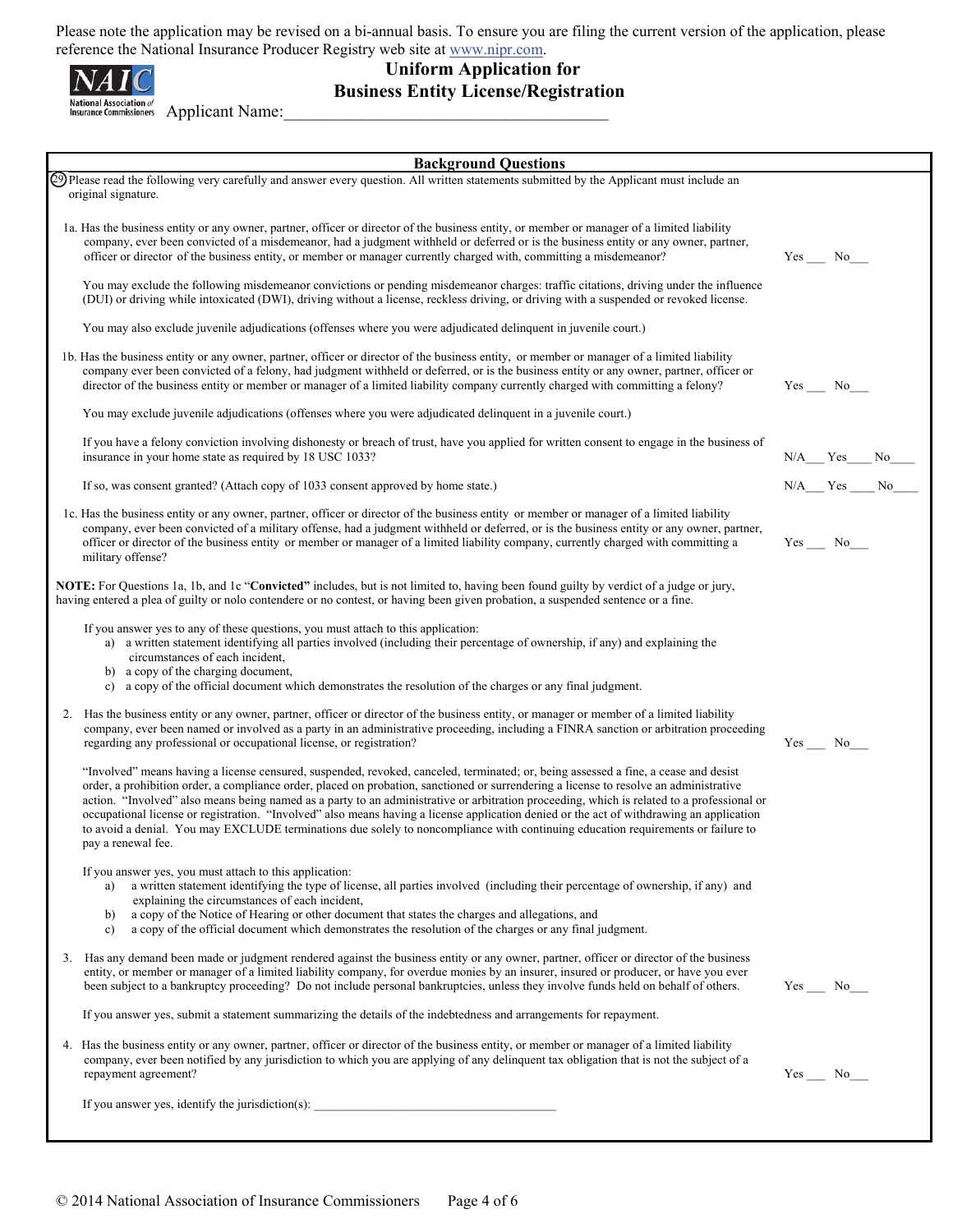Please note the application may be revised on a bi-annual basis. To ensure you are filing the current version of the application, please

|    | Please note the application may be revised on a bi-annual basis. To ensure you are filling the current version of the application, please<br>reference the National Insurance Producer Registry web site at www.nipr.com.<br><b>Uniform Application for</b><br><b>Business Entity License/Registration</b><br><b>National Association of</b><br><b>Applicant Name:</b><br><b>Insurance Commissioners</b>                                                                                                       |                                      |  |
|----|----------------------------------------------------------------------------------------------------------------------------------------------------------------------------------------------------------------------------------------------------------------------------------------------------------------------------------------------------------------------------------------------------------------------------------------------------------------------------------------------------------------|--------------------------------------|--|
|    | 5. Is the business entity or any owner, partner, officer or director of the business entity, or member or manager of a limited liability                                                                                                                                                                                                                                                                                                                                                                       |                                      |  |
|    | company, a party to, or ever been found liable in any lawsuit or arbitration proceeding involving allegations of fraud, misappropriation<br>or conversion of funds, misrepresentation or breach of fiduciary duty?                                                                                                                                                                                                                                                                                             | Yes No                               |  |
|    | If you answer yes, you must attach to this application:<br>a written statement summarizing the details of each incident,<br>a)<br>a copy of the Petition, Complaint or other document that commenced the lawsuit arbitrations, or mediation proceedings and<br>b)<br>a copy of the official documents which demonstrates the resolution of the charges or any final judgment.<br>$\mathbf{c}$                                                                                                                  |                                      |  |
| 6. | Has the business entity or any owner, partner, officer or director of the business entity, or member or manager of a limited liability<br>company ever had an insurance agency contract or any other business relationship with an insurance company terminated for any alleged<br>misconduct?                                                                                                                                                                                                                 | Yes No                               |  |
|    | If you answer yes, you must attach to this application:<br>a written statement summarizing the details of each incident and explaining why you feel this incident should not prevent you<br>a)<br>from receiving an insurance license, and<br>copies of all relevant documents.<br>b)                                                                                                                                                                                                                          |                                      |  |
|    | 7. In response to a "yes" answer to one or more of the Background Questions for this application, are you submitting document(s) to the<br><b>NAIC/NIPR Attachments Warehouse?</b>                                                                                                                                                                                                                                                                                                                             | Yes No                               |  |
|    | If you answer yes:                                                                                                                                                                                                                                                                                                                                                                                                                                                                                             |                                      |  |
|    | Will you be associating (linking) previously filed documents from the NAIC/NIPR Attachments Warehouse to this application?                                                                                                                                                                                                                                                                                                                                                                                     | $Yes$ <sub>__</sub> No <sub>__</sub> |  |
|    | Note: If you have previously submitted documents to the Attachments Warehouse that are intended to be filed with this application, you<br>must go to the Attachments Warehouse and associate (link) the supporting document(s) to this application based upon the particular<br>background question number you have answered yes to on this application. You will receive information in a follow-up page at the end of<br>the application process, providing a link to the Attachment Warehouse instructions. |                                      |  |